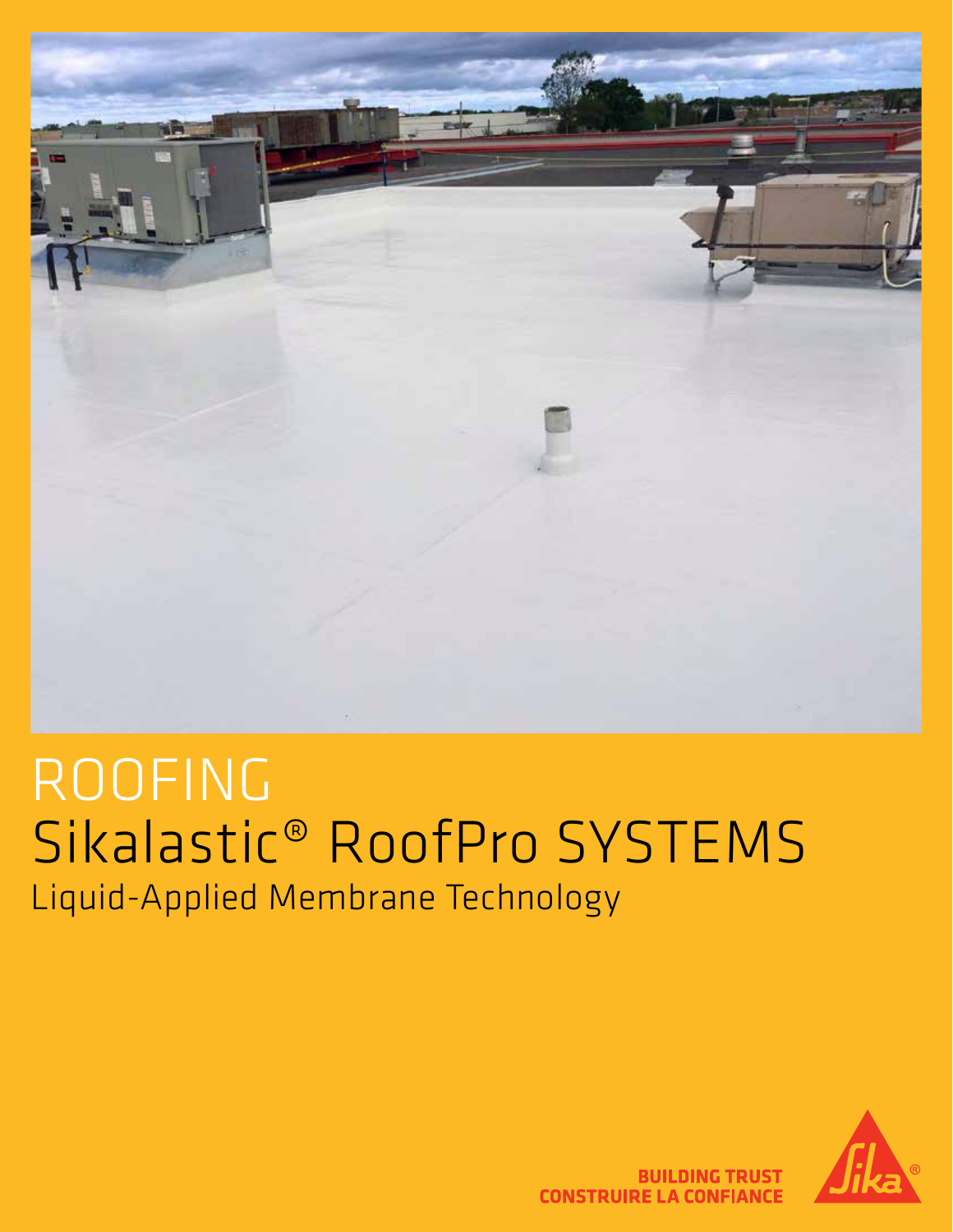# Sikalastic® RoofPro SYSTEMS AND TECHNOLOGY

#### Discover our new MTC Technology

Our new MTC Technology for Moisture-Triggered Chemistry incorporates a unique technology that allows the material to use atmospheric moisture to trigger the curing process. This means the waterproofing membranes are capable of curing under a wide range of conditions including extreme temperature ranges and humidity variations.



#### THE SYSTEM CURES IN 10 MINUTES AND BECOMES RAIN-RESISTANT:

| <b>Temperature</b> | <b>Relative Humidity</b> | $Rain-Resistant*$ | <b>Touch Dry</b> | <b>Full Cure</b> |
|--------------------|--------------------------|-------------------|------------------|------------------|
| $2^{\circ}C$       | 50 %                     | $10 \text{ min}$  | 8 - 12 hrs       | 16 - 24 hrs      |
| 10 °C              | 50%                      | $10 \text{ min}$  | 4 hrs            | $8 - 12$ hrs     |
| 20 °C              | 50%                      | $10 \text{ min}$  | 3 hrs            | $6 - 8$ hrs      |

\*Heavy rain or rain showers can cause physical damage to the applied membrane while in its liquid phase.

Note: Times are approximate and will be affected by changing ambient conditions, particularly temperature and relative humidity.

Moisture-triggered chemistry provides Sikalastic® RoofPro systems with increased tolerance to substrate and incidental moisture at time of application.

Sikalastic® RoofPro systems are waterproof shortly after application, providing protection against sudden rainstorms and adverse weather conditions.

This MTC Technology offers installation advantages that other liquid-applied systems cannot match:

- $\blacksquare$  No CO<sub>2</sub> is released during the curing system, means no outgassing and bubbling, unlike typical polyurethane systems.
- Applicator-friendly in extreme temperatures, particularly hot weather, unlike typical polymethyl methacrylate and other multicomponent systems.
- **Does not require the installation of a separate UV-resistant** protection layer nor separate sheet rubber flashing material, unlike typical hot-applied rubberized systems.



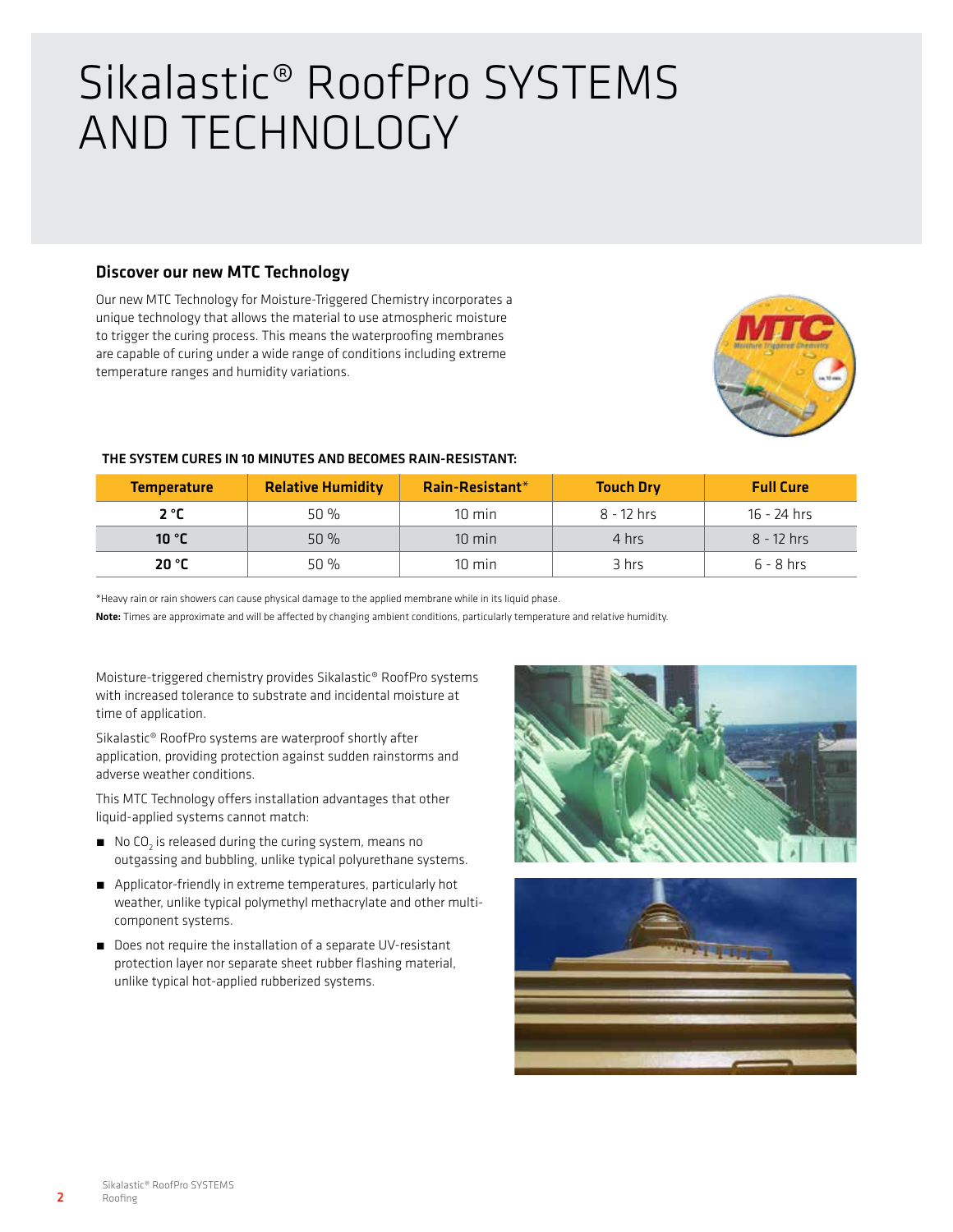### THE BENEFITS OF OUR Sikalastic® RoofPro SYSTEMS

- **•** Seamless application: eliminates lap seams
- Single component technology: eliminates labour costs, potential error and risk of incomplete curing
- A fully integrated system: self-adhering and self-terminating flashings
- For any shape and any profile: no more pitch pans, metal sleeves, etc.
- Fire-rated, wind-rated and alkaline-resistant
- Direct bonding to substrate with exceptional adhesion to most, such as: concrete, brick, terra-cotta, limestone, wood, glass, copper, steel, aluminium, existing bitumous roofing and even many single-ply membranes
- 25 years of proven performance worldwide





### RANGE OF APPLICATIONS

Sikalastic® RoofPro Systems are excellent solutions for a wide range of roofing and waterproofing applications:



#### ROOFING

- Built-Up Insulated Roofing Reflective, energy-efficient application over cover board and polyisocyanurate foam insulation.
- Direct-to-Substrate Roofing *–* Heavy-duty application to structural concrete and wood decks.
- Protected Membrane Roofing *–* Seamless, self-flashing installation under extruded polystyrene insulation with stone or concrete paver ballast.
- Recover Roofing *–* Direct application to existing asphaltic, modified bitumen, and single-ply membranes, potentially eliminating the need for costly replacement of existing roofing, as well as adding minimal additional weight – less than 1 psf.



#### RESTORATION

- **Decorative Elements** Preserve and protect water tables, ledges, eyebrows, cornices, built-in gutters, dormers, domes, etc.
- **Metal Roofing** Retain profile of standing seam, batten, and flat seam roofing; seal overlap joints, penetrations, valleys, and other problematic areas.



#### REPAIR

- **Existing Flashings Replace** deteriorated wall flashings, base flashings, penetration flashings, pitch pans, expansion joints, etc.
- **u** Unique Conditions Through-wall flashings, lintel protection, stairs and walkways, planters and tree pits.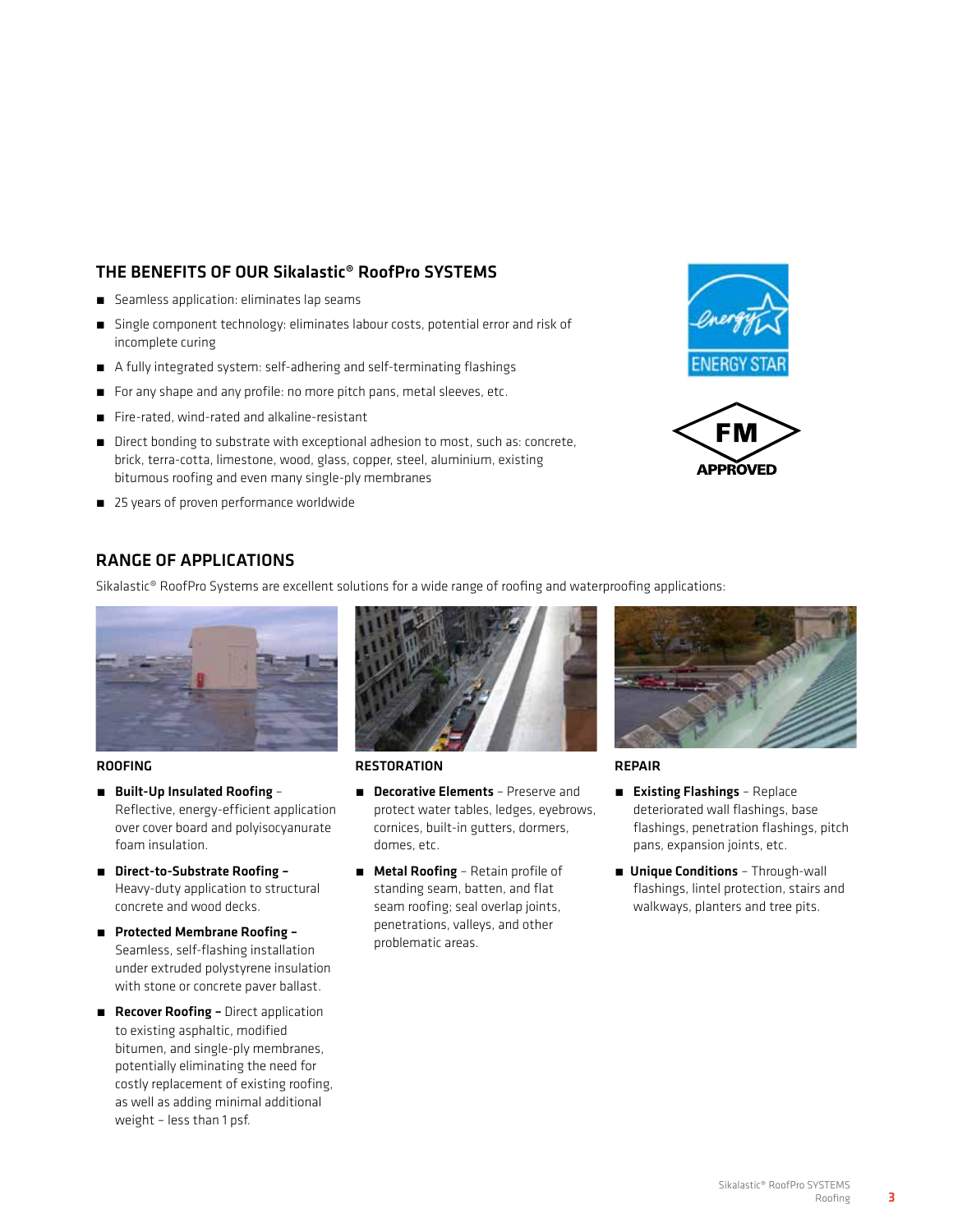# Sikalastic® RoofPro PRODUCTS

Sikalastic® RoofPro System combines the use of a primer, a base coat, a reinforcement and a top coat resin.

| 1. Primers = One primer for each need.    | <b>Remarks</b> | <b>Sika<sup>®</sup> Concrete</b><br><b>Primer</b> | <b>Sikalastic<sup>®</sup></b><br><b>DTE Primer</b> | <b>Sika<sup>®</sup> Bonding</b><br><b>Primer</b> | <b>Sikalastic<sup>®</sup></b> EP<br><b>Primer/Sealer</b> |
|-------------------------------------------|----------------|---------------------------------------------------|----------------------------------------------------|--------------------------------------------------|----------------------------------------------------------|
| Concrete                                  |                |                                                   |                                                    |                                                  |                                                          |
| Lightweight structural concrete           |                |                                                   |                                                    |                                                  |                                                          |
| <b>Gypsum based roof boards</b>           |                |                                                   |                                                    | $\bullet$                                        |                                                          |
| <b>Brick, stone</b>                       | 3              |                                                   |                                                    | $\bullet$                                        |                                                          |
| Bituminous substrate*                     | 2,3            |                                                   |                                                    |                                                  |                                                          |
| <b>Roof tiles</b>                         | 3,4            |                                                   |                                                    | $\bullet$                                        |                                                          |
| <b>Polyester (Glass fiber reinforced)</b> | 3              |                                                   |                                                    |                                                  |                                                          |
| PU foam                                   |                |                                                   |                                                    |                                                  |                                                          |
| Metals**                                  | 3              |                                                   |                                                    |                                                  |                                                          |
| <b>Paints and coating</b>                 | 3              |                                                   |                                                    | $\bullet$                                        |                                                          |
| Aluminized solar reflective coatings      | $\overline{3}$ |                                                   |                                                    |                                                  |                                                          |
| Wood - Timber and plywood                 | $\overline{3}$ |                                                   |                                                    |                                                  |                                                          |

(1) New cementitious substrates must be Portland-based and must cure within a minimum of 14 days.

(2) The presence of volatiles may cause discolouration of Sikalastic® if not properly primed.

(3) Surface evaluation and field adhesion testing.

(4) Glazed tile, please consult Sika Canada.

(5) Pressure treated lumber, please consult Sika Canada.

\*Asphalt, bituminous felts, bituminous coatings, granulated or smooth SBS & APP cap sheets.

\*\*Aluminium, galvanized, cast iron, copper, lead, brass, stainless steel, steel, zinc. For pre-coated metal, please consult Sika Canada.

#### 2. Base coat = Sikalastic®-601 BC (BC: Base Coat) or Sikalastic®-621 TC (TC: Top Coat)

Sikalastic®-601 BC is the economic base coat resin, available in red, while Sikalastic®-621 TC, also usable as a top coat, comes in several colours.

#### 3. Reinforcement = Sika® Reemat Fiberglass Mat

High tensile-strength reinforcement, eliminates visible reinforcement overlaps, conform to many flashing conditions without special cutting and fitting

#### 4. Top coat = Sikalastic®-621 TC

Enhanced base and top coat resin, available in Steel Gray, Pearl Grey, White, Mushroom, Copper Green.

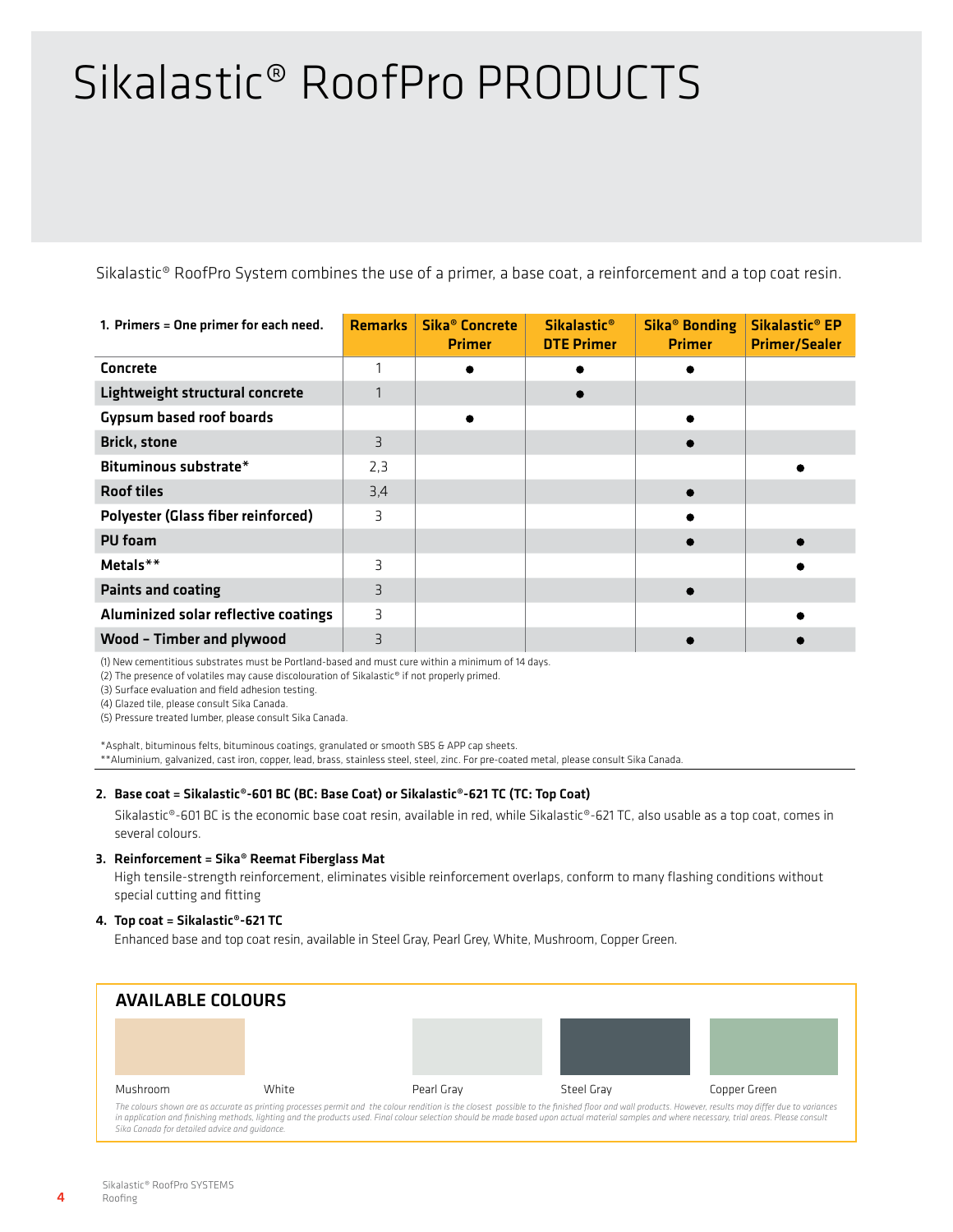### APPLICATION OVERVIEW





Step 1 - SUBSTRATE PREPARATION Step 2 - INSULATION/COVER BOARD (As specified)



Step 3 – PRIMER APPLICATION





Step 4 - DETAILING/FLASHING Step 5 - MEMBRANE APPLICATION

### FULL TECHNICAL SUPPORT AND WARRANTY

Sikalastic® RoofPro Systems are supported by a team of experienced Sika representatives and technicians, capable of providing costeffective solutions for a wide range of application conditions. Do not hesitate to consult Sika Canada for any questions.

Depending on system configuration, Sikalastic® RoofPro systems are available with 10, 15, 20 and 25 year guarantees. Systems under guarantee require project registration. Please contact your local Sika Technical Sales Representative for more details.



5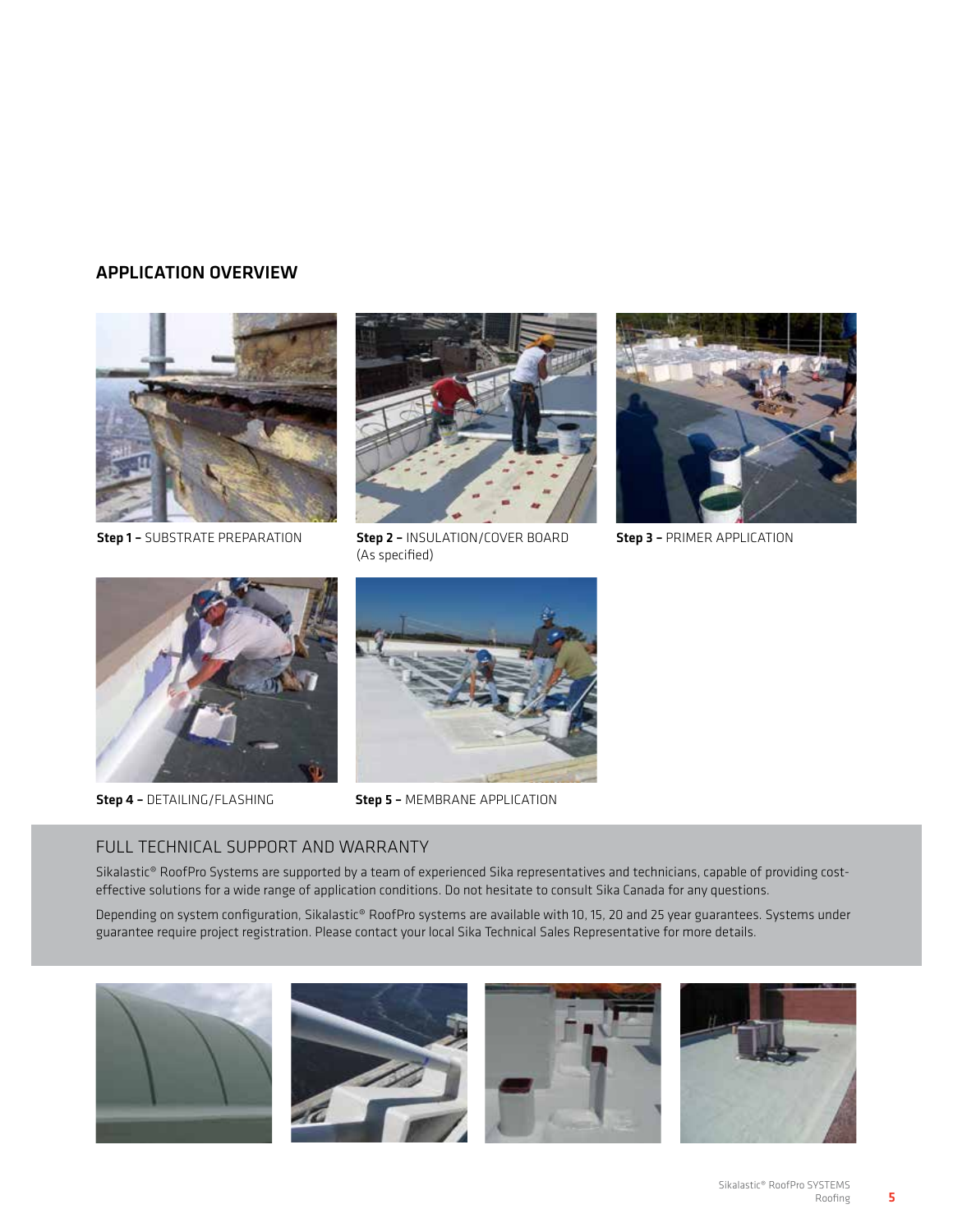# DIRECT-TO-SUBSTRATE ASSEMBLY

Suitable for direct application to structural concrete decks, plywood decks, and many existing smooth and granule-surfaced roofing systems.



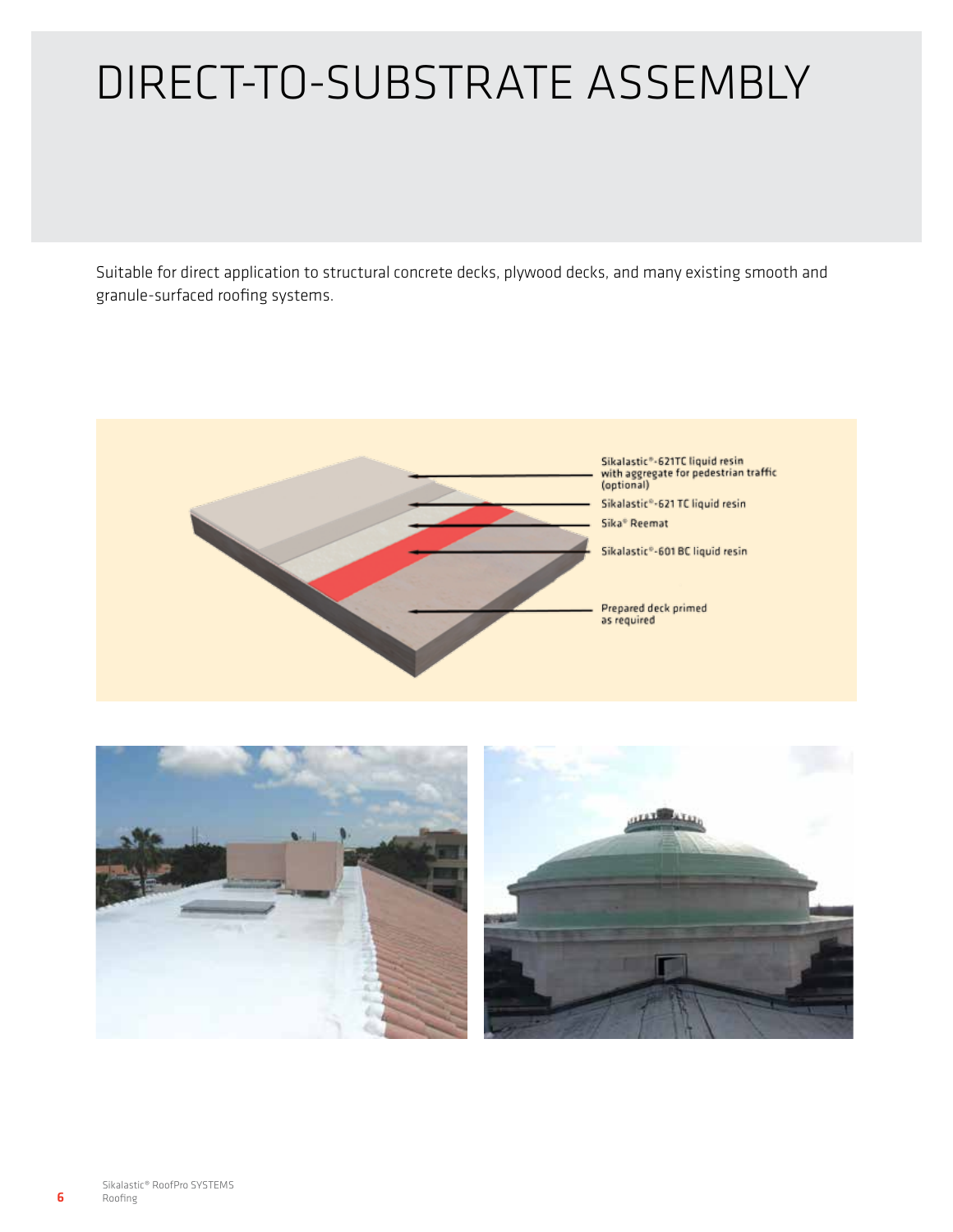# BUILD-UP INSULATED ASSEMBLY

Suitable for applications requiring the installation of insulation, including new construction, roof replacement, and upgrading of existing roofing systems.